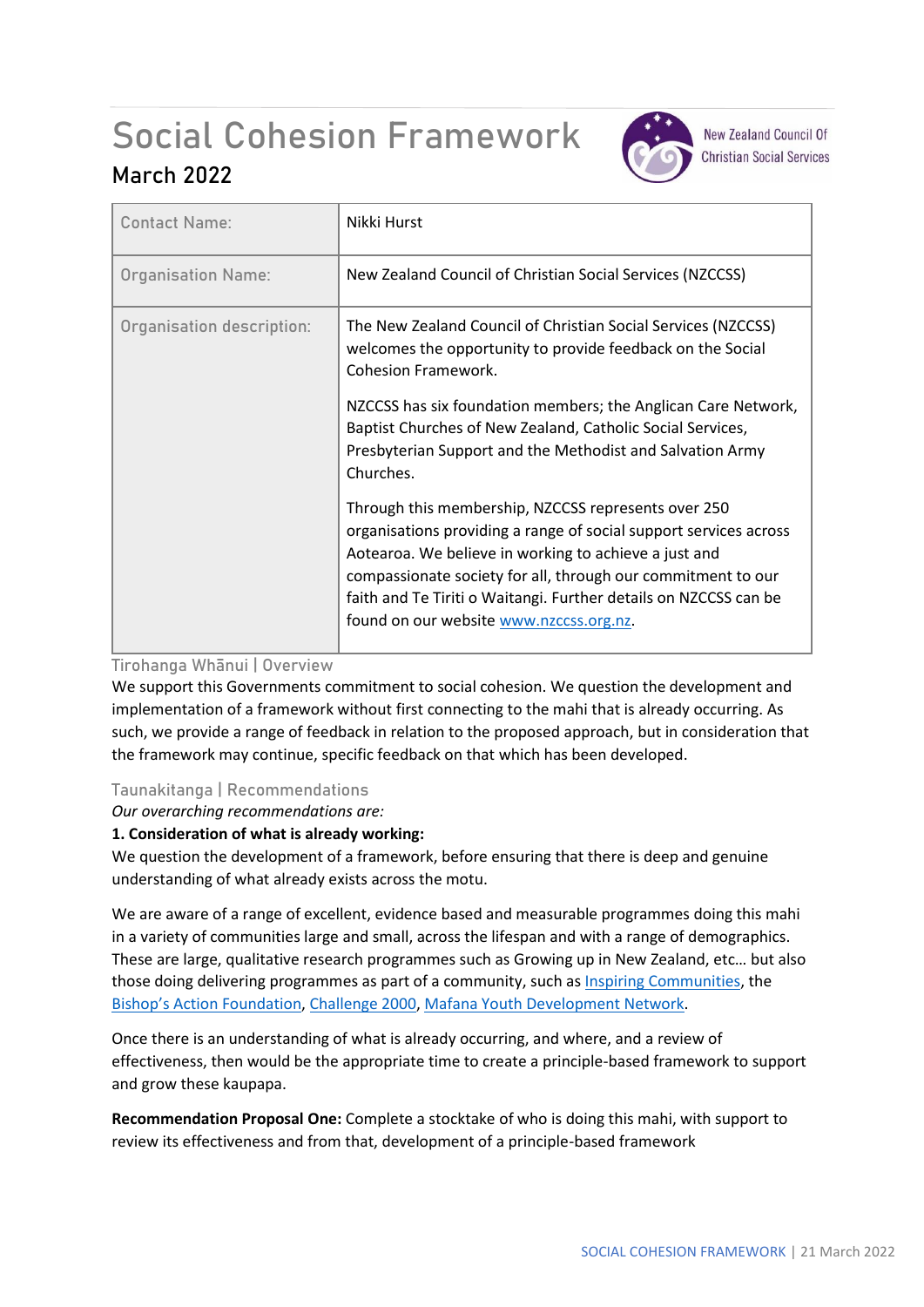#### **2. Strengthen what exists:**

We question the funding of implementing this framework without first considering funding the evaluation of the variety of services already operating in the community. There are many existing spaces, places and programmes creating social cohesion. Funding to evaluate these programmes creates the possibility of early identification of what works, as well as potential to then grow / replicate programmes.

Rather than starting with the assumption that services should fit a framework for measurement, funding evaluation would allow identification of innovation *and* areas where there are gaps. It would also honour that work that occurs in our communities every day, while growing connection between community and Government.

**Recommendation Proposal Two:** Fund evaluation and growth of what is already working in communities, from there identify the gaps.

*More specific recommendations / areas for clarification or strengthening of the framework are:*

#### **3. Ensure commitments are made to those who most need them:**

The framework would be strengthened by clarifying and privileging those most in need of its implementation.

Far clearer commitments need to be made to specific under-served groups across our national demographics – e.g. by age, ethnicity, gender, religion, sexuality, ability and economic status

**Recommendation Proposal Three:** Clarify who this framework serves, and ensure the most vulnerable are privileged.

#### **4. Commit to a definition of the determinants of wellbeing:**

The document choses to leave broad the concept of determinants of wellbeing. We believe in doing so this risks a long-term lack of clarity and challenges in relation to measurement of / research against the framework.

It risks cherry picking of models and leaves any measurement open to inaccuracy. In order that something be measured and researched, it must first be defined. The clearest example of this in recent times is the current Prime Ministers insistence on a Child Poverty measure.

**Recommendation Proposal Four:** Chose a definition of the determinants of wellbeing.

#### **5. Clarify what in the tables is new / what is BAU:**

Much of what is indicted via the tables is business as usual (e.g. On-going consultation with communities, assessment of impact of policies, etc). It would be useful to clarify what will be new work, and what is existing or normal.

Without doing so risks losing opportunities for innovation, or identification of new opportunities. Without doing so risks continuing doing what has always been done.

**Recommendation Proposal Five:** Ensure that there is identification of BAU to allow focus on innovation and change.

#### **6. Ensure coverage of all aspects of society**

Currently the tables miss a key range of community spaces:

- Schools
- Universities / Polytechnics